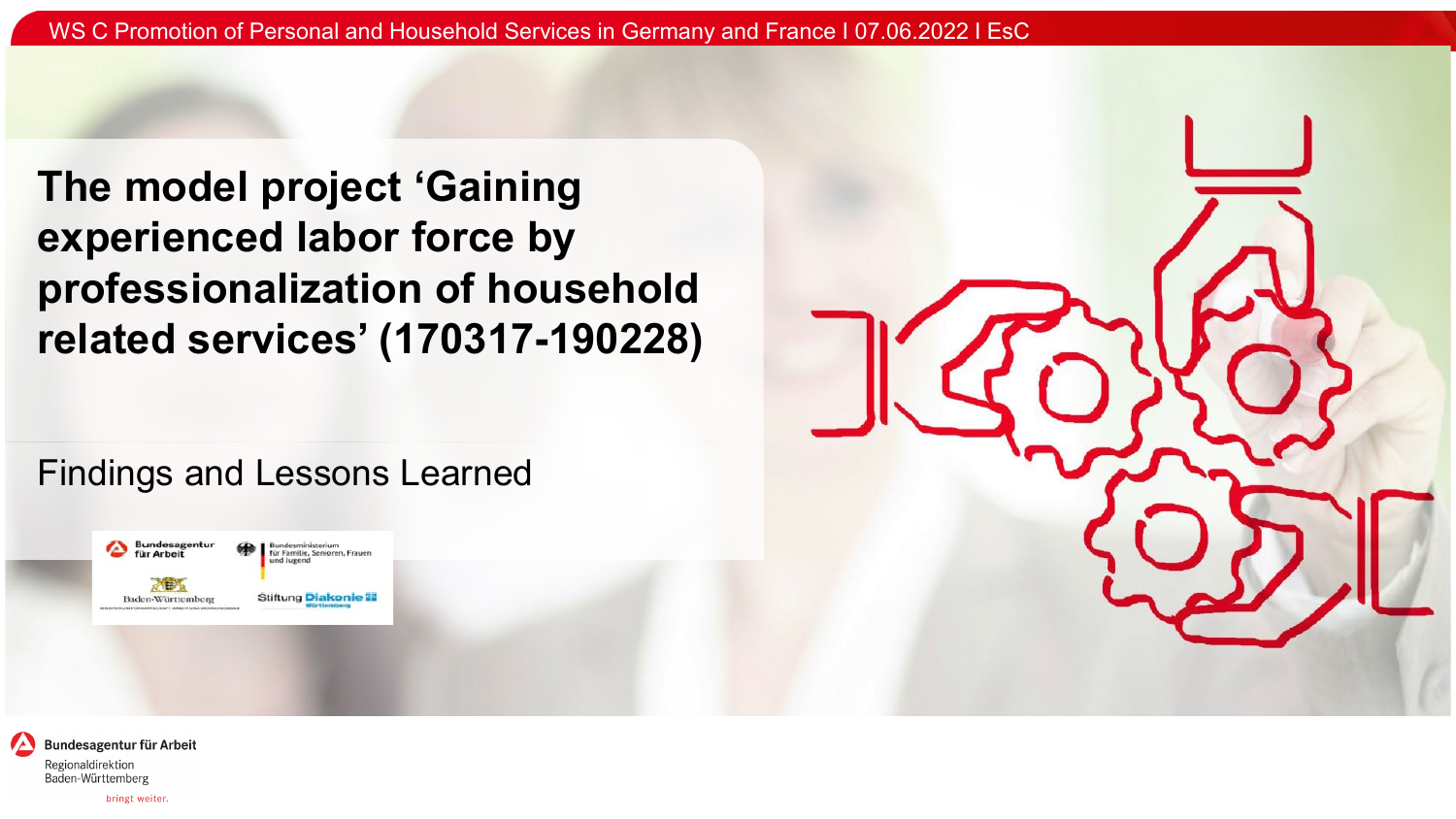**Erfahrungen aus dem Modellprojekt: "Fachkräftesicherung über die Professionalisierung haushaltsnaher Dienstleistungen" (01.03.2017 - 28.02.2019)**

Ergebnisse und Folgerungen





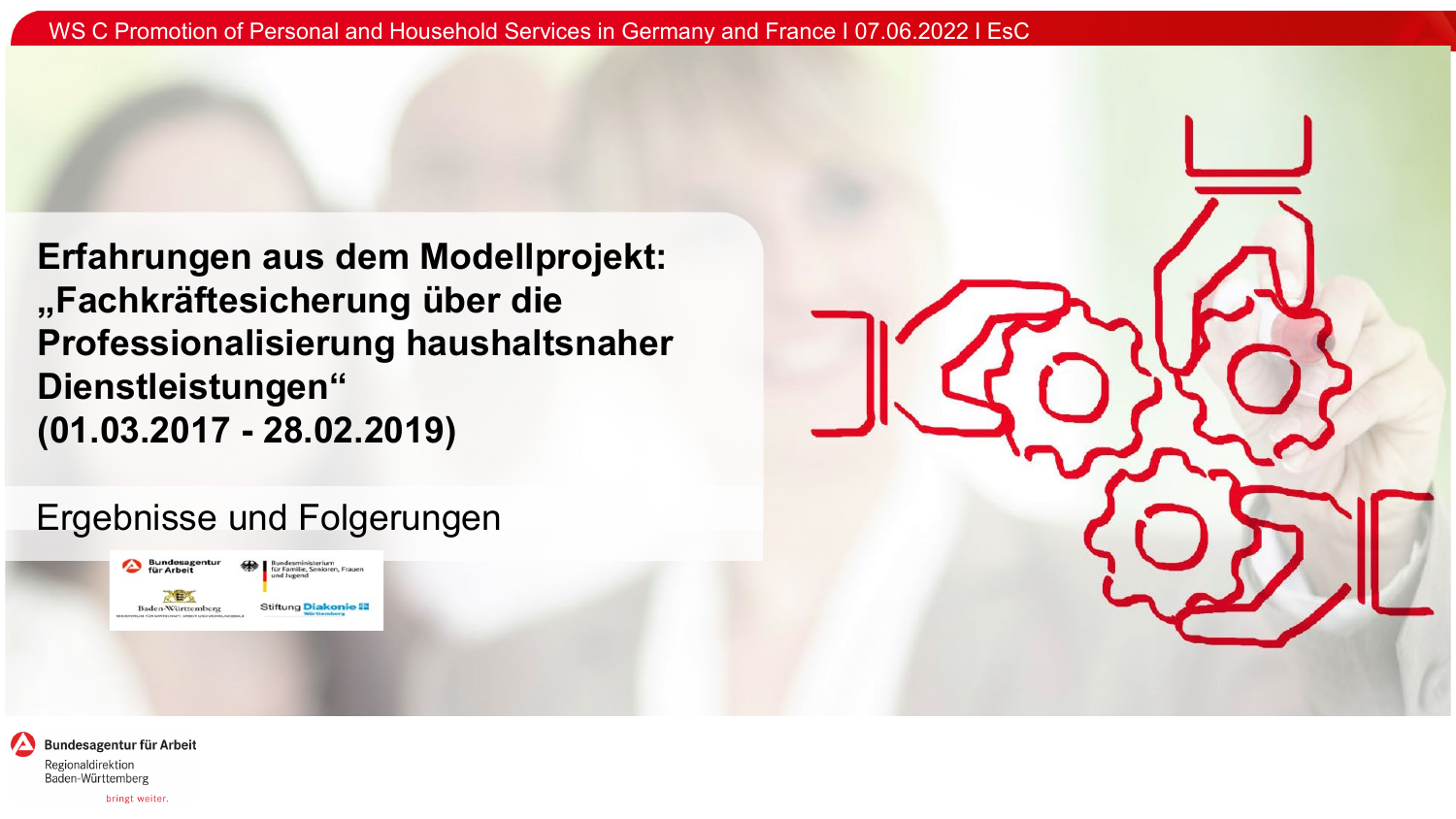# **Agenda**

- **1. Aims of the project**
- **2. Target Groups**
- **3. Appraisal of results**
- **4. Lessons learned**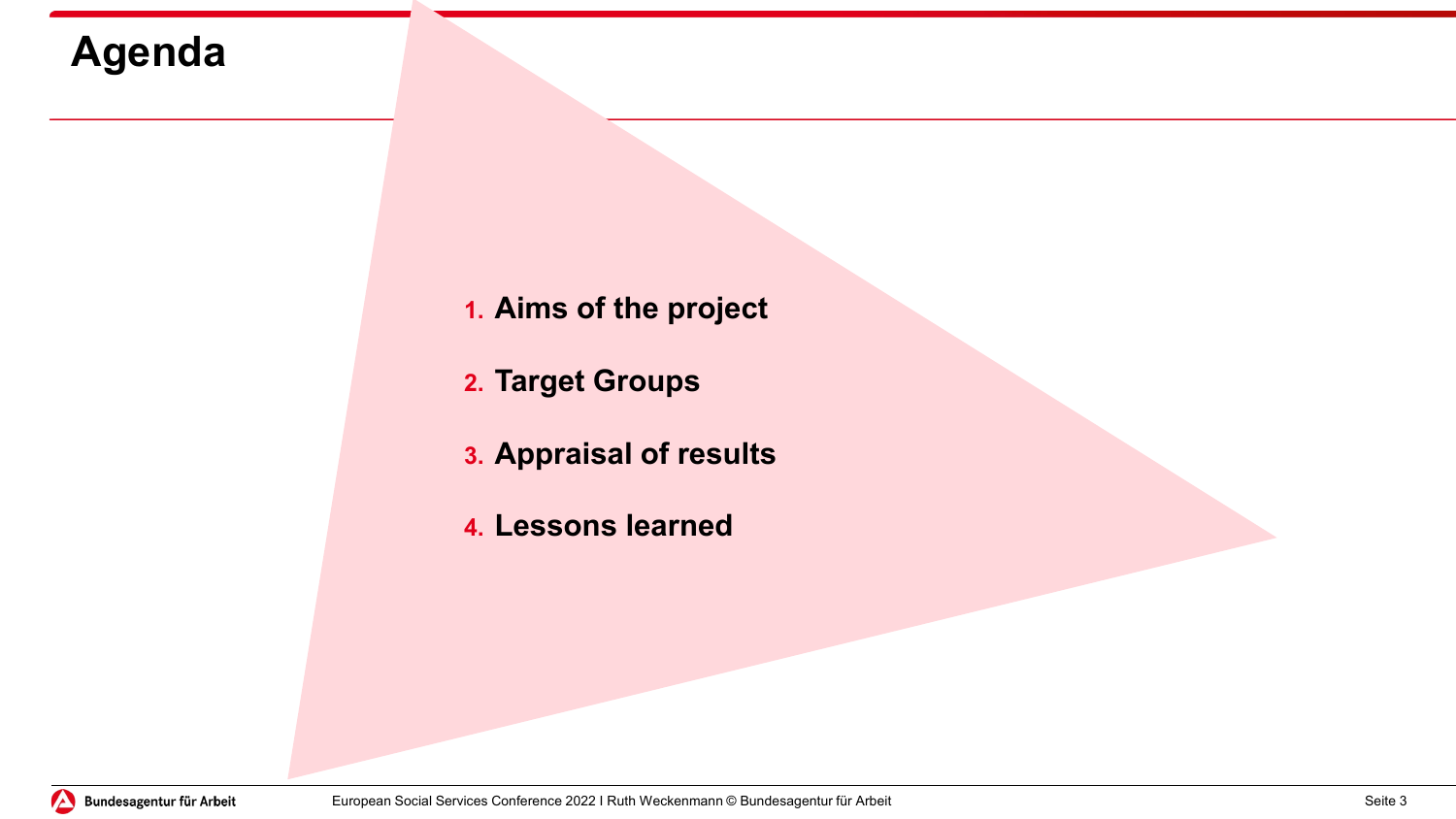## **Aims of the project**



Bundesagentur für Arbeit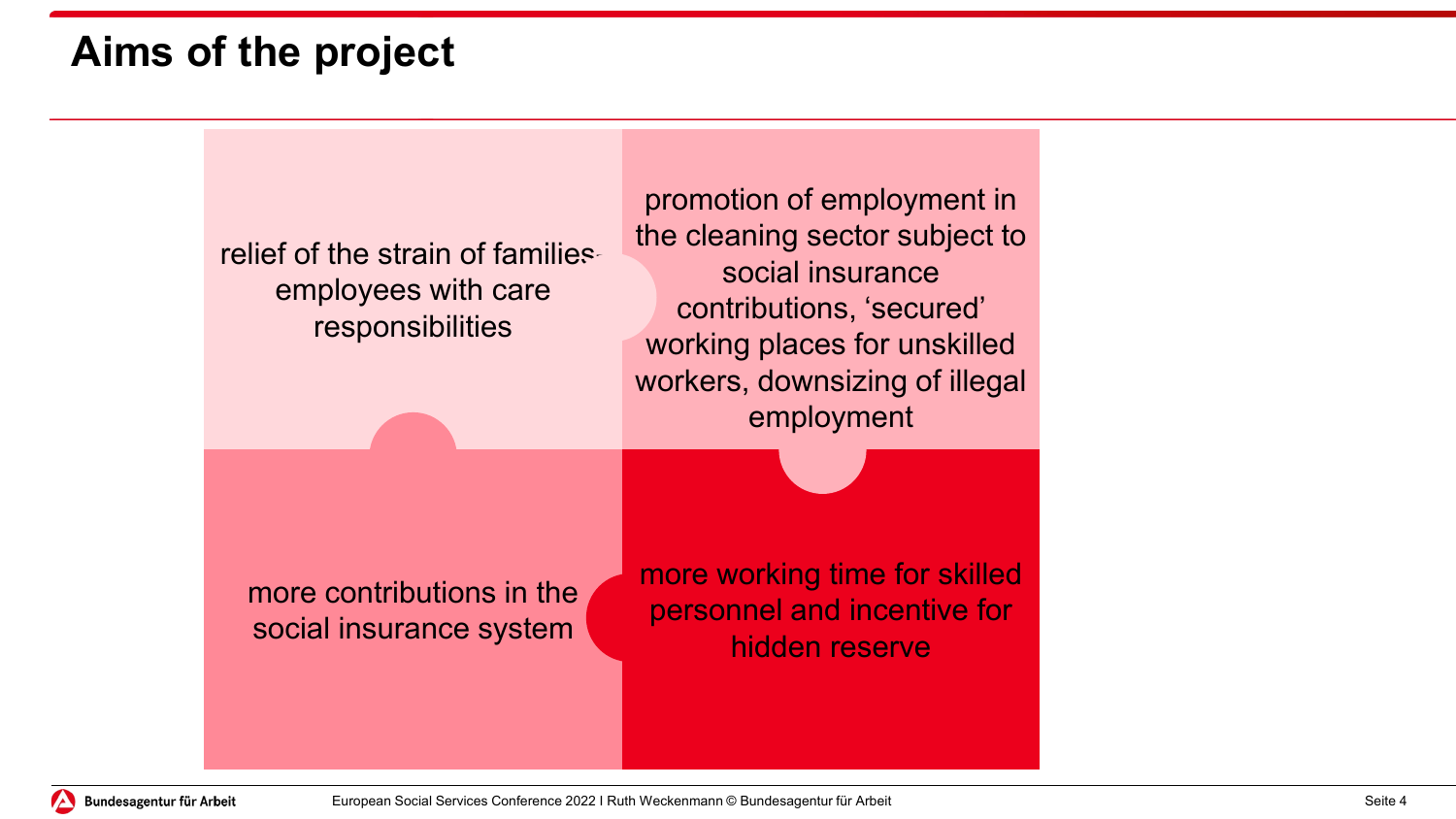## **Target groups service users**

**child/ren under 18 dependants in need of care** 



- − work already part-time and increase time
- − who would otherwise reduce their working hours

• voucher (first 8€/h, increased 12€/h)

max. 20 vouchers per month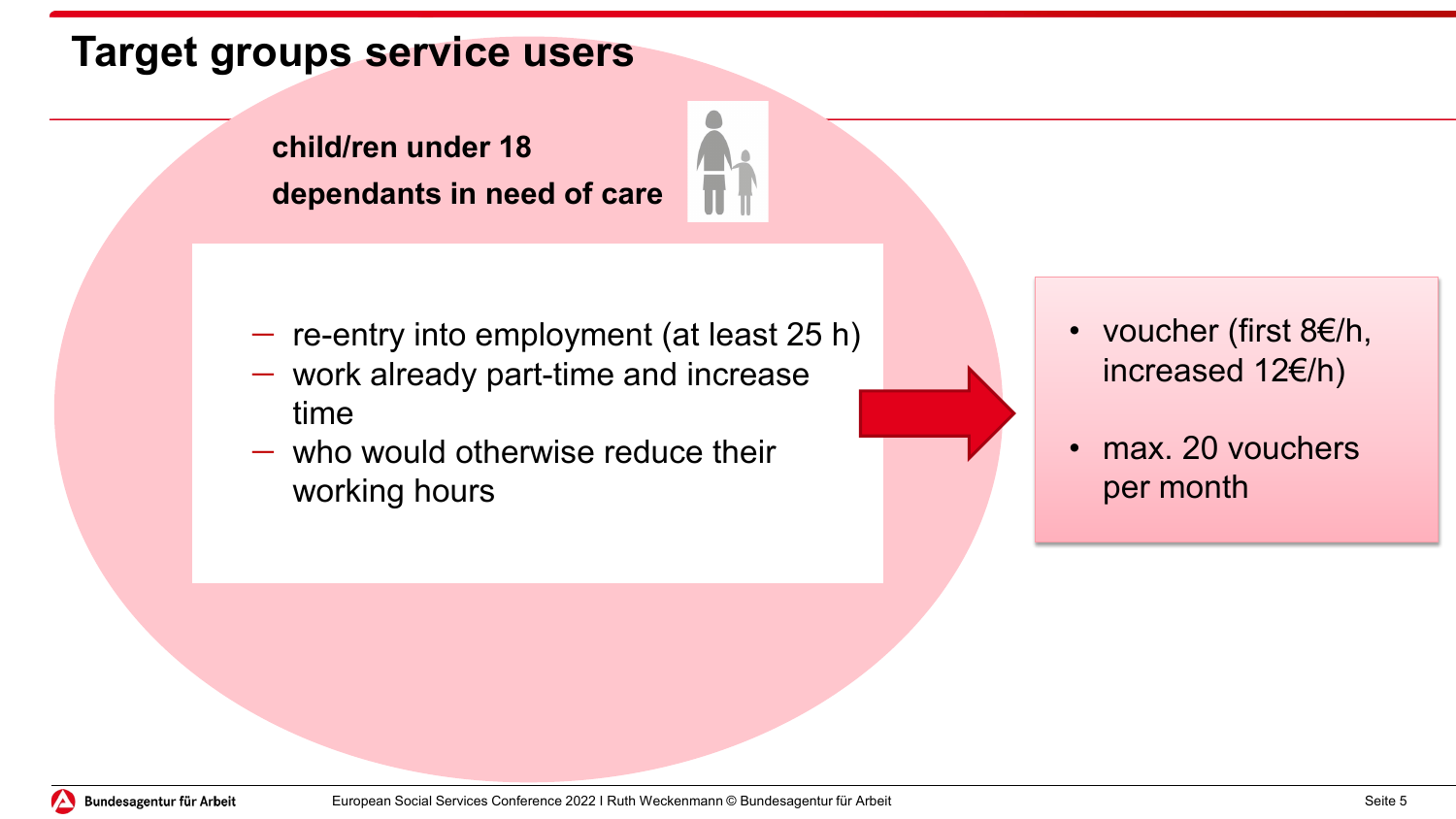# **Target groups providers**

- employers who mainly employ persons subject to social security contributions
- $\triangleright$  participating companies belonged mainly to the cleaning sector
- $\triangleright$  over 50 % were small companies under 20 employees, many of them with female leadership





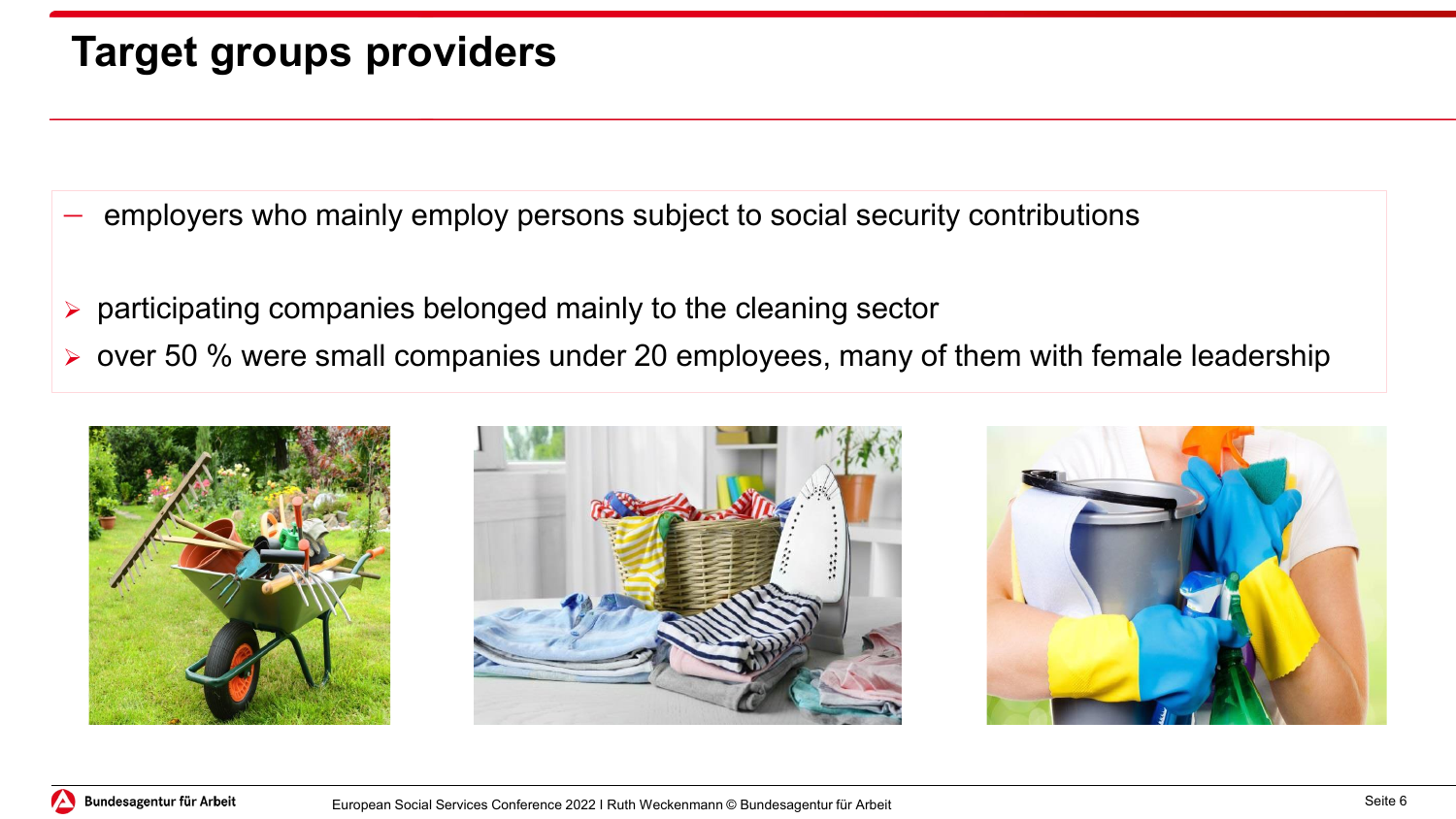### **Appraisal of results – quotes of users**

#### **female Supply-Chain-Manager, child 4 years, single mom, 28h/week**

... at least someone thinks of us women- is absolutely good to come home and everything is done and clean - just time to spend with my child!"

### **compatibility of family and work has improved**



**male physicist, 3 children, wanted to reduce from 40h/week**, **wife already part-time 18h/week**

" … because of your support I can still do my job well, (like my job much) but what's more important, I'm able to spend more time with my children."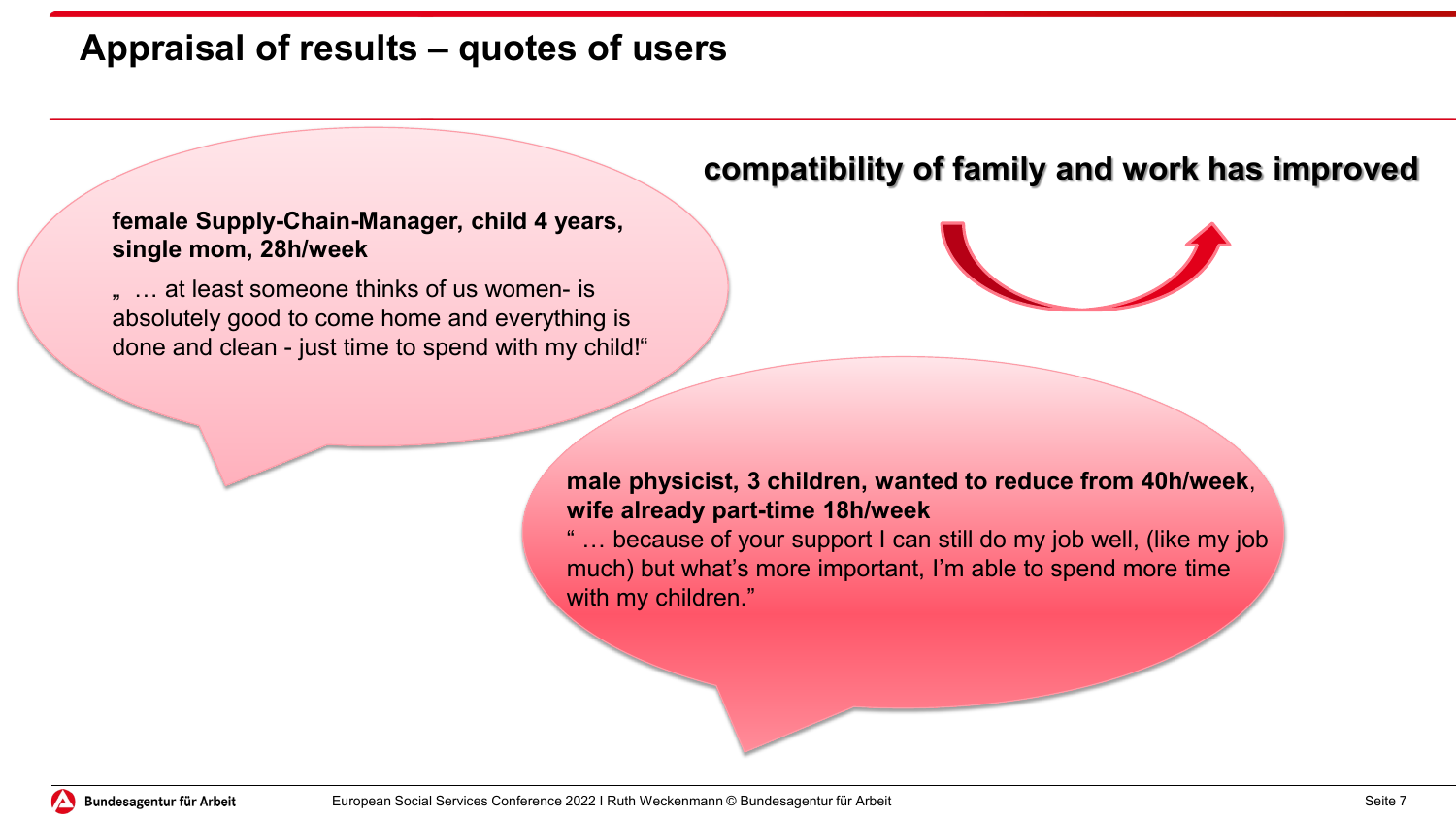### **Lessons learned 1**

- − **Especially small cleaning companies have been very interested in participating.**
- **But they need a reliable demand and employees to supply the demand. The employees have to be skilled for this job, because households are very demanding concerning the standards**
- **"Mini-Job" (marginal employment in Germany) increases the problem for the employers.**
- **To increase the reputation of this services, it is important to promote standards and professionalization.**
- **It is a by day work, that is a plus within the service sector, if the parameters (wage and social security) are regarded.**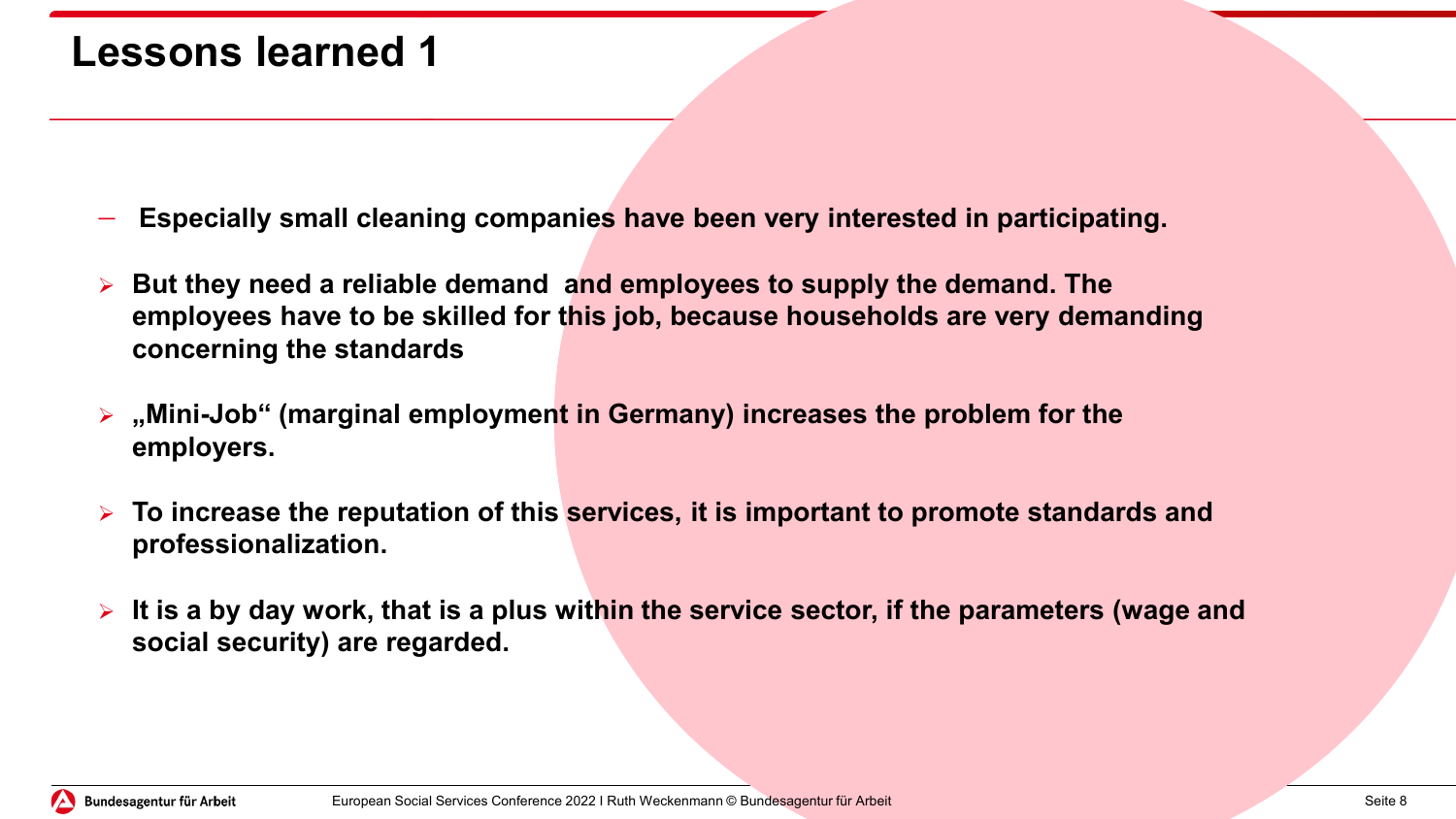### **Lessons learned 2**

- − **Households don't like to be employer themselves.**
- **Whatever system will be installed, it should enable companies to offer their services (including 'start ups')**
- − **The amount of the voucher is important. It should close the gap between the black and the official market (at least minimum wage or wage agreement).**
- **We increased the voucher amount from 8€ to 12€/h.**
- − **The requirements for getting vouchers as the deduction should be as simple as possible.**
- **For example: We could not give vouchers to persons who get security benefits for job seekers.**